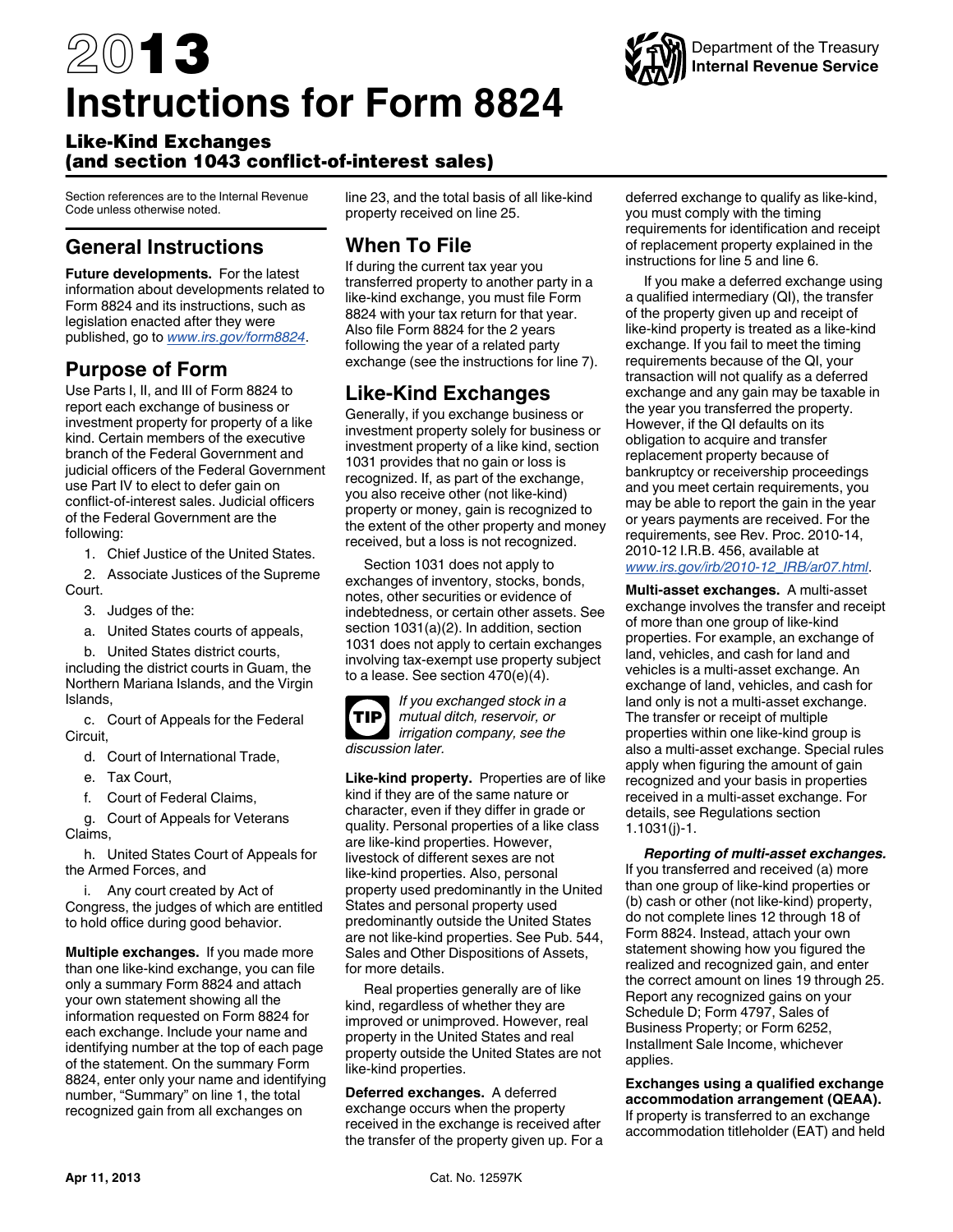in a QEAA, the EAT may be treated as the beneficial owner of the property, the property transferred from the EAT to you may be treated as property you received in an exchange, and the property you transferred to the EAT may be treated as property you gave up in an exchange. This may be true even if the property you are to receive is transferred to the EAT before you transfer the property you are giving up. However, the property transferred to you cannot be treated as property received in an exchange if you previously owned it within 180 days of its transfer to the EAT. For details, see Rev. Proc. 2000-37 as modified by Rev. Proc. 2004-51. Rev. Proc. 2000-37 is on page 308 of Internal Revenue Bulletin 2000-40 at *[www.irs.gov/pub/irs-irbs/](http://www.irs.gov/pub/irs-irbs/irb00-40.pdf) [irb00-40.pdf](http://www.irs.gov/pub/irs-irbs/irb00-40.pdf)*. Rev. Proc. 2004-51, 2004-33 I.R.B. 294, is available at *[www.irs.gov/irb/](http://www.irs.gov/irb/2004-33_IRB/ar13.html) [2004-33\\_IRB/ar13.html](http://www.irs.gov/irb/2004-33_IRB/ar13.html)*.

**Property used as home.** If the property given up was owned and used as your home during the 5-year period ending on the date of the exchange, you may be able to exclude part or all of any gain figured on Form 8824. For details on the exclusion (including how to figure the amount of the exclusion), see Pub. 523, Selling Your Home. Fill out Form 8824 according to its instructions, with these exceptions:

1. Subtract line 18 from line 17. Enter that result on line 19. On the dotted line next to line 19, enter "Section 121 exclusion" and the amount of the exclusion.

- 2. On line 20, enter the smaller of:
- a. Line 15 minus the exclusion, or
- b. Line 19.
- Do not enter less than zero.

3. Subtract line 15 from the sum of lines 18 and 23. Add the amount of your exclusion to the result. Enter that sum on line 25.

*Property used partly as home.* If the property given up was used partly as a home, you will need to use two separate Forms 8824 as worksheets—one for the part of the property used as a home and one for the part used for business or investment. Fill out only lines 15 through 25 of each worksheet Form 8824. On the worksheet Form 8824 for the part of the property used as a home, follow steps (1) through (3) above, except that instead of following step (2), enter the amount from line 19 on line 20. On the worksheet Form 8824 for the part of the property used for business or investment, follow steps (1) through (3) above only if you can exclude at least part of any gain from the exchange of that part of the property; otherwise, complete the form according to its instructions. Enter the combined amounts from lines 15 through 25 of both worksheet Forms 8824 on the Form 8824

you file. Do not file either worksheet Form 8824.

*More information.* For details, see Rev. Proc. 2005-14, 2005-7 I.R.B. 528, available at *[www.irs.gov/irb/2005-7\\_IRB/](http://www.irs.gov/irb/2005-07_IRB/ar10.html) [ar10.html](http://www.irs.gov/irb/2005-07_IRB/ar10.html)*.

**Exchange of stock in a mutual ditch, reservoir, or irrigation company.** The exchange of stock in a mutual ditch, reservoir, or irrigation company may qualify for the nonrecognition of gain or loss under section 1031.

The nonrecognition of gain or loss on the exchange may apply if, at the time of the exchange:

1. The company is a section 501(c) (12)(A) organization (determined without regard to the percentage of income collected from members for the purpose of meeting losses and expenses), and

2. The shares of stock in the company have been recognized by the highest court in the state in which the company was organized or by an applicable statute of that state as constituting or representing real property or an interest in real property.

**Additional information.** For more information on like-kind exchanges, see section 1031 and its regulations and Pub. 544.

#### **Specific Instructions**

**Lines 1 and 2.** For real property, enter the address and type of property. For personal property, enter a short description. For property located outside the United States, include the country.

**Line 5.** Enter on line 5 the date of the written identification of the like-kind property you received in a deferred exchange. To comply with the **45-day written identification requirement,** the following conditions must be met.

1. The like-kind property you receive in a deferred exchange is designated in writing as replacement property either in a document you signed or in a written agreement signed by all parties to the exchange.

2. The document or agreement describes the replacement property in a clear and recognizable manner. Real property should be described using a legal description, street address, or distinguishable name (for example, "Mayfair Apartment Building").

3. No later than 45 days after the date you transferred the property you gave up:

a. You send, fax, or hand deliver the document you signed to the person required to transfer the replacement property to you (including a disqualified person) or to another person involved in

the exchange (other than a disqualified person), or

b. All parties to the exchange sign the written agreement designating the replacement property.

Generally, a disqualified person is either your agent at the time of the transaction or a person related to you. For more details, see Regulations section 1.1031(k)-1(k).

**Note.** If you received the replacement property before the end of the 45-day period, you automatically are treated as having met the 45-day written identification requirement. In this case, enter on line 5 the date you received the replacement property.

**Line 6.** Enter on line 6 the date you received the like-kind property from the other party.

The property must be received by the earlier of the following dates.

• The 180th day after the date you transferred the property given up in the exchange.

The due date (including extensions) of your tax return for the year in which you transferred the property given up.

**Line 7.** Special rules apply to like-kind exchanges made with related parties, either directly or indirectly. A related party includes your spouse, child, grandchild, parent, grandparent, brother, sister, or a related corporation, S corporation, partnership, trust, or estate. See section 1031(f).

An exchange made indirectly with a related party includes:

• An exchange made with a related party through an intermediary (such as a qualified intermediary or an exchange accommodation titleholder, as defined in Pub. 544), or

• An exchange made by a disregarded entity (such as a single member limited liability company) if you or a related party owned that entity.

If you or the related party (either directly or indirectly) dispose of property received in an exchange before the date that is 2 years after the last transfer which was part of the exchange, the deferred gain or (loss) from line 24 must be reported on your return for the year of disposition (unless an exception on line 11 applies).

If you are filing this form for 1 of the 2 years following the year of the exchange, complete Parts I and II. If both lines 9 and 10 are "No," **stop**.

If either line 9 or line 10 is "Yes," and an exception on line 11 applies, check the applicable box on line 11, attach any required explanation, and **stop**. If no line 11 exceptions apply, complete Part III.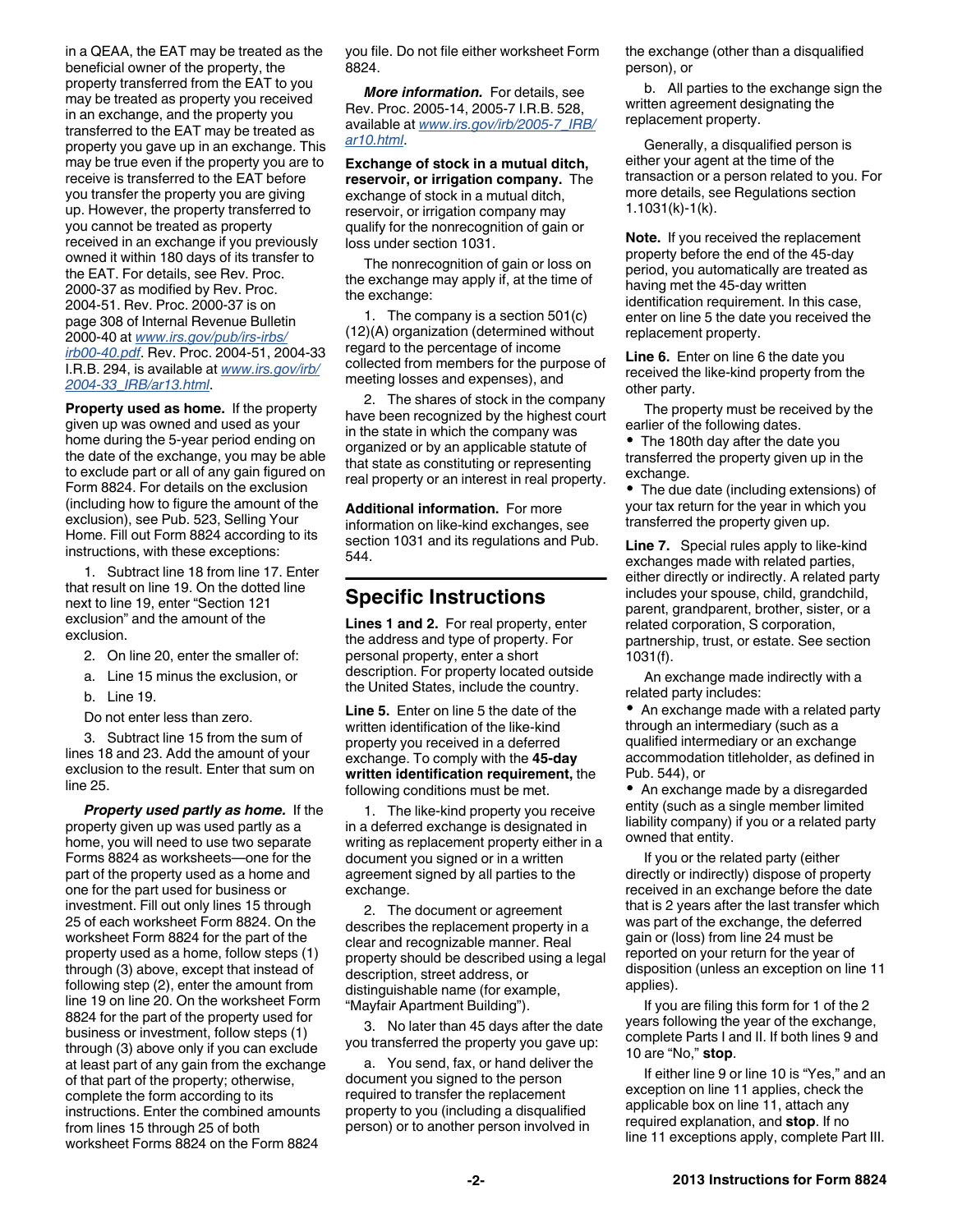Report the deferred gain or (loss) from line 24 on this year's tax return as if the exchange had been a sale.

An exchange structured to avoid the related party rules is not a like-kind exchange. Do not report it on Form 8824. Instead, you should report the disposition of the property given up as if the exchange had been a sale. See section 1031(f)(4). Such an exchange includes the transfer of property you gave up to a qualified intermediary in exchange for property you received that was formerly owned by a related party if the related party received cash or other (not like-kind) property for the property you received, and you used the qualified intermediary to avoid the application of the related party rules. See Rev. Rul. 2002-83 for more details. You can find Rev. Rul. 2002-83 on page 927 of Internal Revenue Bulletin 2002-49 at *[www.irs.gov/pub/irs-irbs/irb02-49.pdf](http://www.irs.gov/pub/irs-irbs/irb02-49.pdf)*.

**Line 11c.** If you believe that you can establish to the satisfaction of the IRS that tax avoidance was not a principal purpose of both the exchange and the disposition, attach an explanation. Generally, tax avoidance will not be seen as a principal purpose in the case of:

A disposition of property in a nonrecognition transaction,

• An exchange in which the related parties derive no tax advantage from the shifting of basis between the exchanged properties, or

An exchange of undivided interests in different properties that results in each related party holding either the entire interest in a single property or a larger undivided interest in any of the properties.

*If, after the exchange, you own replacement property that a*  **replacement property that**<br>**CAUTION** related party sold into the

*exchange through an unrelated party such as a qualified intermediary, you should not check this box unless you can establish that tax avoidance was not one of the principal purposes for the structure of your transaction. If one of the principal purposes for the structure of your transaction was tax avoidance, do not report the transaction on Form 8824. Instead, you should report the disposition of the property given up as if the exchange had been a sale.*

**Lines 12, 13, and 14.** If you gave up other property in addition to the like-kind property, enter the fair market value (FMV) and the adjusted basis of the other property on lines 12 and 13, respectively. The gain or (loss) from this property is figured on line 14 and must be reported on your return. Report gain or (loss) as if the exchange were a sale.

**Line 15.** Include on line 15 the sum of: Any cash paid to you by the other party, • The FMV of other (not like-kind)

property you received, if any, and Net liabilities assumed by the other party—the excess, if any, of liabilities (including mortgages) assumed by the other party over the total of (a) any liabilities you assumed, (b) cash you paid to the other party, and (c) the FMV of the other (not like-kind) property you gave up.

See the example in the instructions for line 18.

Reduce the sum of the above amounts (but not below zero) by any exchange expenses you incurred.

The following rules apply in determining the amount of liability treated as assumed.

A recourse liability (or portion thereof) is treated as assumed by the party receiving the property if that party has agreed to and is expected to satisfy the liability (or portion thereof). It does not matter whether the party transferring the property has been relieved of the liability.

A nonrecourse liability generally is treated as assumed by the party receiving the property subject to the liability. However, if an owner of other assets subject to the same liability agrees with the party receiving the property to, and is expected to, satisfy part or all of the liability, the amount treated as assumed is reduced by the smaller of (a) the amount of the liability that the owner of the other assets has agreed to and is expected to satisfy or (b) the FMV of those other assets.

**Line 18.** Include on line 18 the sum of: The adjusted basis of the like-kind

property you gave up, Exchange expenses, if any (except for expenses used to reduce the amount reported on line 15), and

Net amount paid to the other party—the excess, if any, of the total of (a) any liabilities you assumed, (b) cash you paid to the other party, and (c) the FMV of the other (not like-kind) property you gave up over any liabilities assumed by the other party.

See Regulations section 1.1031(d)-2 and the following example for figuring amounts to enter on lines 15 and 18.

*Example.* A owns an apartment house with an FMV of \$220,000, an adjusted basis of \$100,000, and subject to a mortgage of \$80,000. B owns an apartment house with an FMV of \$250,000, an adjusted basis of \$175,000, and subject to a mortgage of \$150,000.

A transfers his apartment house to B and receives in exchange B's apartment house plus \$40,000 cash. A assumes the mortgage on the apartment house received from B, and B assumes the mortgage on the apartment house received from A.

A enters on line 15 only the \$40,000 cash received from B. The \$80,000 of liabilities assumed by B is not included because it does not exceed the \$150,000 of liabilities A assumed. A enters \$170,000 on line 18—the \$100,000 adjusted basis, plus the \$70,000 excess of the liabilities A assumed over the liabilities assumed by B (\$150,000 - \$80,000).

B enters \$30,000 on line 15—the excess of the \$150,000 of liabilities assumed by A over the total (\$120,000) of the \$80,000 of liabilities B assumed and the \$40,000 cash B paid. B enters on line 18 only the adjusted basis of \$175,000 because the total of the \$80,000 of liabilities B assumed and the \$40,000 cash B paid does not exceed the \$150,000 of liabilities assumed by A.

**Line 21.** If you disposed of section 1245, 1250, 1252, 1254, or 1255 property (see the instructions for Part III of Form 4797), you may be required to recapture as ordinary income part or all of the realized gain (line 19). Figure the amount to enter on line 21 as follows:

*Section 1245 property.* Enter the smaller of:

1. The total adjustments for deductions (whether for the same or other property) allowed or allowable to you or any other person for depreciation or amortization (up to the amount of gain shown on line 19), or

2. The gain shown on line 20, if any, plus the FMV of non-section 1245 like-kind property received.

*Section 1250 property.* Enter the smaller of:

1. The gain you would have had to report as ordinary income because of additional depreciation if you had sold the property (see the Form 4797 instructions for line 26), or

2. The larger of:

a. The gain shown on line 20, if any, or

b. The excess, if any, of the gain in item (1) above over the FMV of the section 1250 property received.

*Section 1252, 1254, and 1255 property.* The rules for these types of property are similar to those for section 1245 property. See Regulations sections 1.1252-2(d) and 1.1254-2(d) and Temporary Regulations section 16A.1255-2(c) for details. If the installment method applies to this exchange:

1. See section 453(f)(6) to determine the installment sale income taxable for this year and report it on Form 6252.

2. Enter on Form 6252, line 25 or 36, the section 1252, 1254, or 1255 recapture amount you figured on Form 8824, line 21.